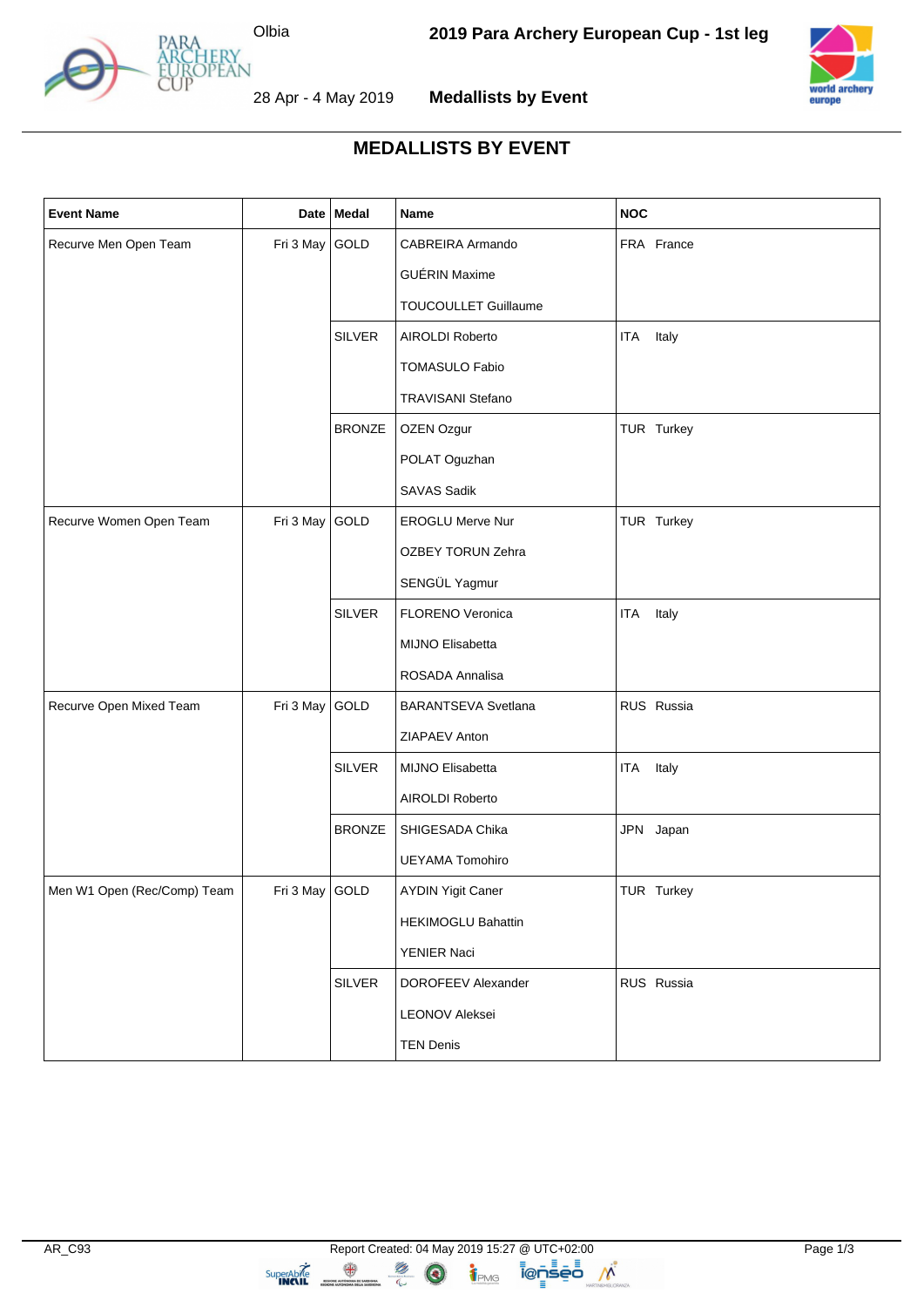

28 Apr - 4 May 2019



**Medallists by Event**



## **MEDALLISTS BY EVENT**

| <b>Event Name</b>             |                | Date   Medal  | Name                       | <b>NOC</b>               |
|-------------------------------|----------------|---------------|----------------------------|--------------------------|
| W1 Open (Rec/Comp) Mixed Team | Fri 3 May GOLD |               | <b>KRUTOVA Elena</b>       | RUS Russia               |
|                               |                |               | LEONOV Aleksei             |                          |
|                               |                | <b>SILVER</b> | <b>RUMARY Victoria</b>     | <b>GBR</b> Great Britain |
|                               |                |               | CAVANAGH John              |                          |
|                               |                | <b>BRONZE</b> | PELLIZZARI Asia            | <b>ITA</b><br>Italy      |
|                               |                |               | <b>DEMETRICO Salvatore</b> |                          |
| Compound Men Open Team        | Fri 3 May      | GOLD          | AYGAN Erdogan              | TUR Turkey               |
|                               |                |               | <b>KORKMAZ Bulent</b>      |                          |
|                               |                |               | <b>TURAN Murat</b>         |                          |
|                               |                | <b>SILVER</b> | <b>BONACINA Matteo</b>     | Italy<br><b>ITA</b>      |
|                               |                |               | CANCELLI Giampaolo         |                          |
|                               |                |               | SIMONELLI Alberto          |                          |
|                               |                | <b>BRONZE</b> | <b>GATIN Nail</b>          | RUS Russia               |
|                               |                |               | RAMAZANOV Ruslan           |                          |
|                               |                |               | SHIGAEV Bair               |                          |
| Compound Women Open Team      | Fri 3 May GOLD |               | ALEXANDROVA Nonna          | RUS Russia               |
|                               |                |               | ANDRIEVSKAIA Tatiana       |                          |
|                               |                |               | ARTAKHINOVA Stepanida      |                          |
|                               |                | <b>SILVER</b> | <b>GRINHAM Jodie</b>       | <b>GBR</b> Great Britain |
|                               |                |               | PINE Phoebe                |                          |
|                               |                |               | <b>STRETTON Jessica</b>    |                          |
|                               |                | <b>BRONZE</b> | PESCI Giulia               | ITA Italy                |
|                               |                |               | <b>SARTI Eleonora</b>      |                          |
|                               |                |               | VIRGILIO Maria Andrea      |                          |
| Compound Open Mixed Team      | Fri 3 May GOLD |               | ARTAKHINOVA Stepanida      | RUS Russia               |
|                               |                |               | SHIGAEV Bair               |                          |
|                               |                | <b>SILVER</b> | <b>STRETTON Jessica</b>    | <b>GBR</b> Great Britain |
|                               |                |               | MACQUEEN Nathan            |                          |
|                               |                | <b>BRONZE</b> | PASHCHENKOVA Diana         | SVK Slovakia             |
|                               |                |               | <b>PAVLIK Marcel</b>       |                          |

TPMG

 $\circled{\bullet}$